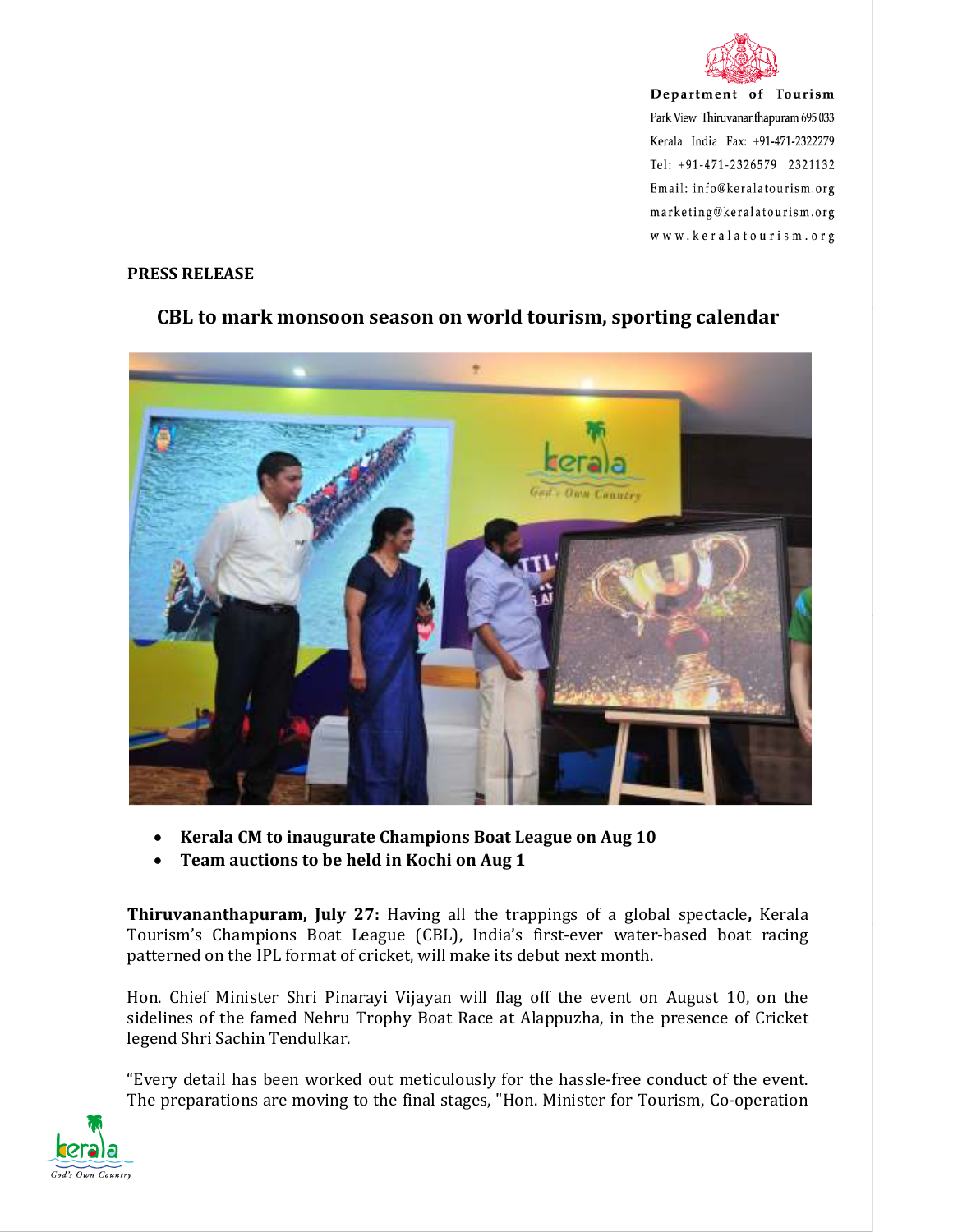

and Devaswom Shri Kadakampally Surendran told a press conference here on Saturday, disclosing the structure, schedule and other details of the three-month-long event.



 "CBL will bring benefit to all stake-holders. In normal situation, the rowers used to benefit just from a single day's work in a year. However, through CBL they will be able to make handsome gains," he said.

Shri Surendran also launched the website (www.championsboatleague.in) and jerseys for the oarsmen of the nine teams, besides unveiling the trophy of CBL and releasing a promo video of the event. State Tourism Secretary Smt Rani George IAS and Tourism Director Shri P Bala Kiran IAS were also present.

The nine teams for the first edition of the boat race will be put up for bidding for franchisee acquisition at Grand Hyatt Kochi Bolgatty on August 1 (Thursday)**.** Originally, the auction was scheduled to be held on July 29. Several Indian corporates with interest in national sports leagues have evinced keen interest in acquisition of the teams .Celebrities have also shown interest in associating with the event. Bidders can share their Expression of Interest on franchisee@championsboatleague.in.

A game-changing initiative, CBL will give a fillip to Kerala's famous but largely scattered snake boat races by professionalizing and commercializing the event on the lines of IPL.

Significantly, it will add a fascinating tourism product with an enormous potential to attract visitors from far and wide during Kerala's prolonged monsoon (June to late October), considered as lean tourist period. Once the event is firmly entrenched, it will make the state a truly 365-day destination of irresistible charm.

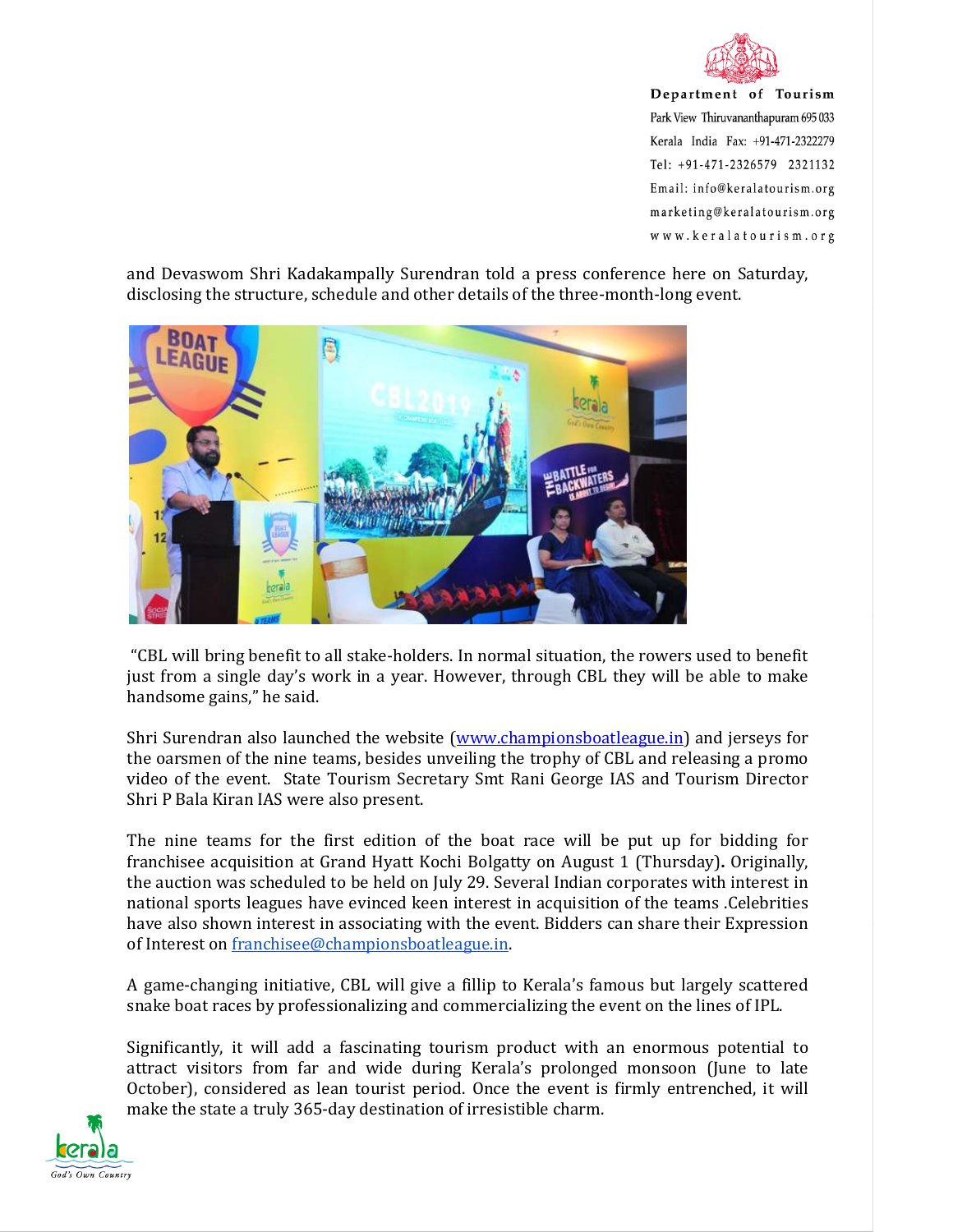



There is a total of Rs 5.9 crore prize money for CBL which makes it the fourth highest in all sports in India. The first three winners of each match will get Rs 5 lakh, Rs 3 lakh, and Rs 1 lakh respectively. Moreover, all participants will get a bonus cash prize of Rs 4 lakh for each match.

For the glitch-free conduct of the sporting extravaganza, Kerala Tourism has formed a government-owned private limited company. An agency consortium, led by E factor Entertainment and The Social Street, has been selected as consultants.

In order to attract high-profile bidders, Kerala Tourism has dangled an array of benefits through sponsorships and TV and digital rights. All the benefits from the sponsorship, venue, ticket collection, TV and digital rights and merchandising will be shared with them.

It will be a win-win situation for entire the stakeholders, including franchisee owners, boat owners/clubs and the oarsmen. Tourists will also be treated to a rare experience as they will be enjoying one of world's unique sporting traditions played out against the vast, panoramic settings of Kerala's backwaters.

Staggered over nearly three months, the high-stakes popular event will witness nine teams participating in 12 races across 12 locations on 12 weekends, from August 10 until November 01. There will be live broadcast of the races.

Apart from creating a new visual experience for the visitors, CBL will also benefit local communities in various ways. The league has been structured without compromising on the social aspects and local involvement in the boat races.